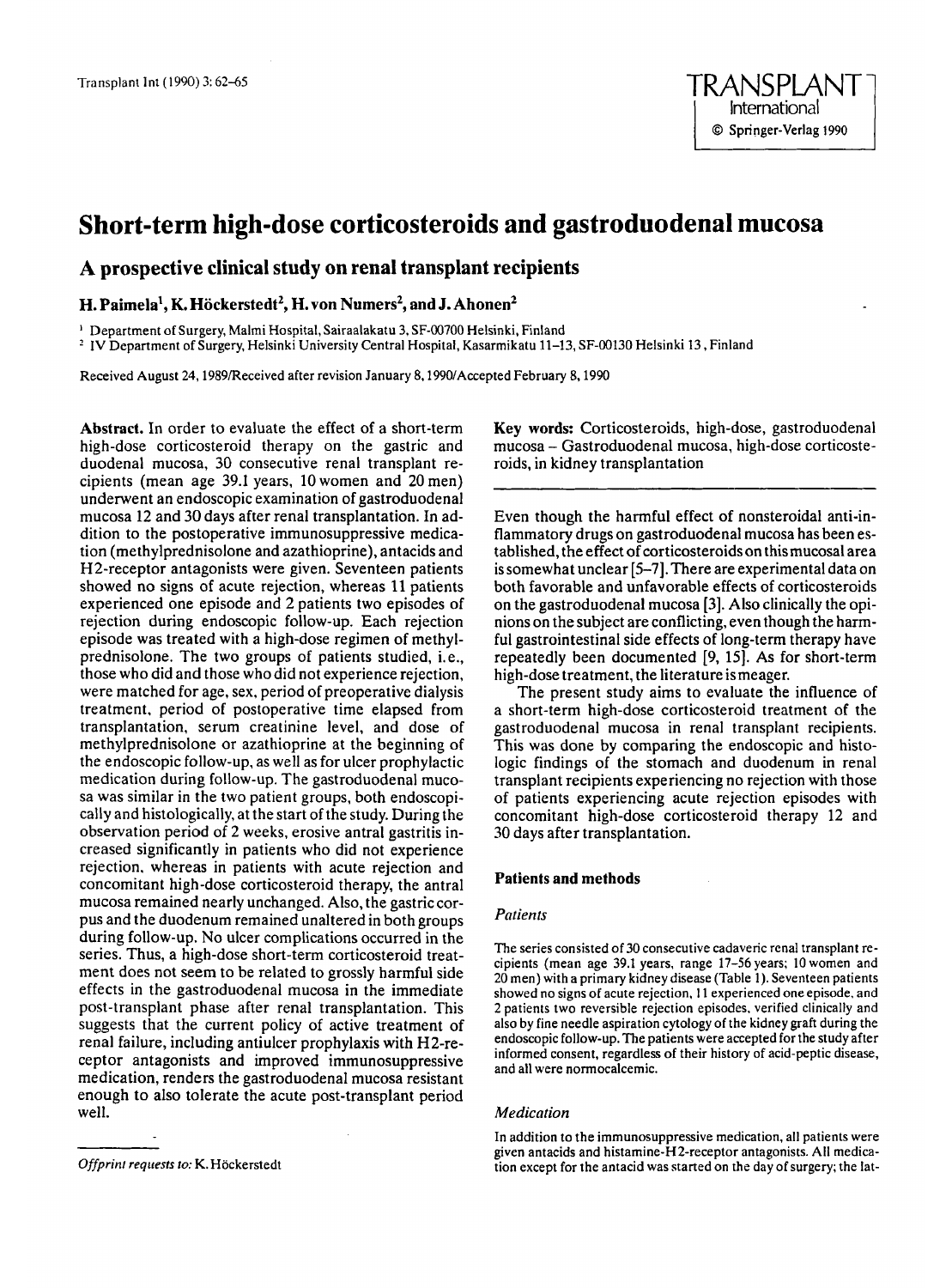| Variable                                                                                                          | Patients<br>experiencing<br>rejection<br>$(n=13)$ | Patients not<br>experiencing<br>rejection<br>$(n=17)$ | above midings combin<br>sions and/or ulcer com                                                                                                                     |
|-------------------------------------------------------------------------------------------------------------------|---------------------------------------------------|-------------------------------------------------------|--------------------------------------------------------------------------------------------------------------------------------------------------------------------|
| Age (years)                                                                                                       | $42.4 \pm .3.2$                                   | $36.6 \pm 2.9$                                        | Histologic analysis                                                                                                                                                |
| Female/male ratio                                                                                                 | 6/7                                               | 4/13                                                  | Specimens for histolog                                                                                                                                             |
| Period of dialysis treatment before<br>transplantation (months)                                                   | $9.3 \pm 2.9$                                     | $9.3 \pm 2.3$                                         | patients with inflamm<br>speed up the examinati                                                                                                                    |
| Renal disease<br>- Glomerulonephritis<br>- Pyelonephritis<br>- Diabetic nephropathy<br>- Amyloidosis<br>$-$ Other | 6<br>4<br>$\overline{\mathbf{3}}$                 | 10<br>1<br>4<br>$\mathbf{1}$<br>1                     | these patients with an<br>mens were fixed in 10<br>stained with HE and A<br>ysis performed by a p<br>course of the recipient.<br>assessed.<br>The acute histologie |
| Period from transplantation (days)<br>- At first endoscopy<br>- At second endoscopy                               | $12.5 \pm 1.0$<br>$35.5 \pm 2.4$                  | $12.6 \pm 0.3$<br>$30.0 \pm 1.3*$                     | normal histology (0), i<br>acute gastritis. The cl<br>$(\text{score})$ : normal $(0)$ , mi                                                                         |
| Serum creatinine (umol/l)<br>- At first endoscopy<br>$-$ At second endoscopy                                      | $544.5 \pm 94.8$<br>$536.7 \pm 98.4$              | $305.5 \pm 84.5$<br>$148.2 \pm 20.0*$                 | gastritis, and mild (4),<br>as interpreted by the p<br>normal mucosal gland<br>presence of intestinal                                                              |
| Duration of acute tubular necrosis<br>after transplantation (days)                                                | $15.3 \pm 2.5$                                    | $7.4 \pm 1.9*$                                        | $[18, 19]$ .                                                                                                                                                       |
| Hemodialysis patients after<br>transplantation                                                                    | 3                                                 |                                                       | Statistical analysis                                                                                                                                               |
| Total dose of aluminum hydroxide<br>(ml/kg)<br>- At first endoscopy<br>$-$ At second endoscopy                    | $17.6 \pm 1.9$<br>$48.1 \pm 4.1$                  | $18.7 \pm 1.3$<br>$45.4 \pm 2.1$                      | The Student's t-test for<br>sum test, the Chi-squar<br>were used in the statisti<br>All of the means due                                                           |

\* *Pc* 0.05; Student's r-test and Chi-squared test; mean **f** SEM

ter wasstarted on the **1st** postoperativeday. Coffeeconsumption and the use of nonsteroidal anti-inflammatory drugs were not allowed during the 1st postoperative month. H2-receptor antagonists (Zantac. Glaxo Group, Greenford, England;  $n = 14$  or Tagamet, Lääke, Turku, Finland;  $n = 16$ ) were used in all patients and the dose was adjusted according to serum creatinine levels. Aluminium-hydroxide antacid (Neutragel, Star, Tampere, Finland) was administered at a dose of 60-90 ml/day. The immunosuppressive treatment regimen consisted of a combination of azathioprine (Imurel. Wellcome, London, England) and methylprednisolone (Soh-Medrol/Medrol. Upjohn, Punis, Belgium) [11]. The dose of azathioprine at the start of administration was 2.0 mg/kg per day, and the subsequent dose changes were based on clinical variables. A maintenance dose of 2.0 **mg/kg** per day was targeted. The initial dose of methylprednisolone was 200-250 mg/day divided into three doses. It was stepwise tapered down by40 **mg** daily within 4 days after the operation. After the 4th postoperative day, the drug was given as two divided doses. In case of acute rejection, the dose was increased to 3.0 **mg/kg** per day divided into four doses. **In** addition to the medical treatment, irradiation therapyon the transplantup to four times with 150rad was also given to four patients as antirejection treatment.

#### *Endoscopic analysis*

All patients underwent two successive endoscopic examinations, whenever possible 12 and 30 days after transplantation. In patients who experienced rejection, the timing of the examination was adjusted according to the clinical course or the general condition of the patient. Endoscopy was performed by the authors (HP/HvN) with an Olyrnpus-GIF-Q10 panendoscope; they were unaware of the possible occurrence of rejections.

The endoscopic findings were interpreted as follows (score): normal finding *(0);* increased redness of the mucosa. usually appearing

Table 1. Data on patients in the study **as a constant of a constant of a** longitudinal stripes in the antrum, no erosions or ulcer (1); the above findings combined with one erosion (2); and two or more erosions and/or ulcer combined with the above findings (3).

Specimens for histologic analysis were taken at endoscopy only in patients with inflammatory findings and not routinely in order to speed up the examination and to avoid unnecessary complicationsin these patients with an increased tendency to bleed. Biopsy specimens were fixed in 10% formalin, cut to  $5 \mu m$  thick sections, and stained with HE and Alcian blue **(pH** 2.5)-PAS. **In** histologic analysis performed by a pathologist who was unaware of the clinical. course of the recipient, both acute and chronic mucosal lesions were assessed.

The acute histologic findings were interpreted as follows (score): normal histology (0), mild (1), moderate (2), or severe (3) erosive acute gastritis. The chronic changes were interpreted as follows (score): normal *(0).* mild (l), moderate (2), or severe (3) superficial gastritis, and mild **(4),** moderate **(5),** or severe (6) atrophic gastritis, as interpreted by the presence of chronic inflammation and loss of normal mucosal glands. **In** addition, attention was paid to the presence of intestinal metaplastic changes and dysplastic changes [18,19].

### *Statistical analysis*

The Student's f-test for unpaired observations, the Wilcoxon's rank **sum** test, the Chi-squared test, and the one-way analysis of variance were used in the statistical analysis.

All of the procedures in the present study were in accordance with the ethical standards of the Helsinki Declaration of 1975.

# **Results**

The mean time **of** appearance of the first rejection episode was  $17.50 \pm 2.70$  days post-transplant (mean  $\pm$  SEM), thus occurring between the two endoscopic examinations in the rejecting patients. In four patients experiencing more than one rejection episode, the first endoscopic examination had already been preceded by a rejection episode and high-dose corticosteroid treatment.

# *Endoscopic findings*

No ulcer complications occurred in the present series. The mean score of endoscopic findings on day 12 post-transplant was similar in the corpus, antrum, and duodenum in rejecting and nonrejecting patients. Even though an obvious tendency to worsening of the endoscopic findings could be observed in all of the above-named regions during follow-up, only in the nonrejecting patients did the mean score of endoscopic changes in the antrum worsen significantly *(P* < 0.05; Tables **2.3). In** the mild form, the findings were characterized by redness of the mucosa with red, longitudinal stripes entering the pyloric ring. In the moderate form, they were accompanied by an erosion. In the severe form, which was encountered in **one** nonrejecting patient, multiple erosions were accompanied by a prepyloric ulcer. No obvious reflux of duodenal contents into the stomach was observed in the series.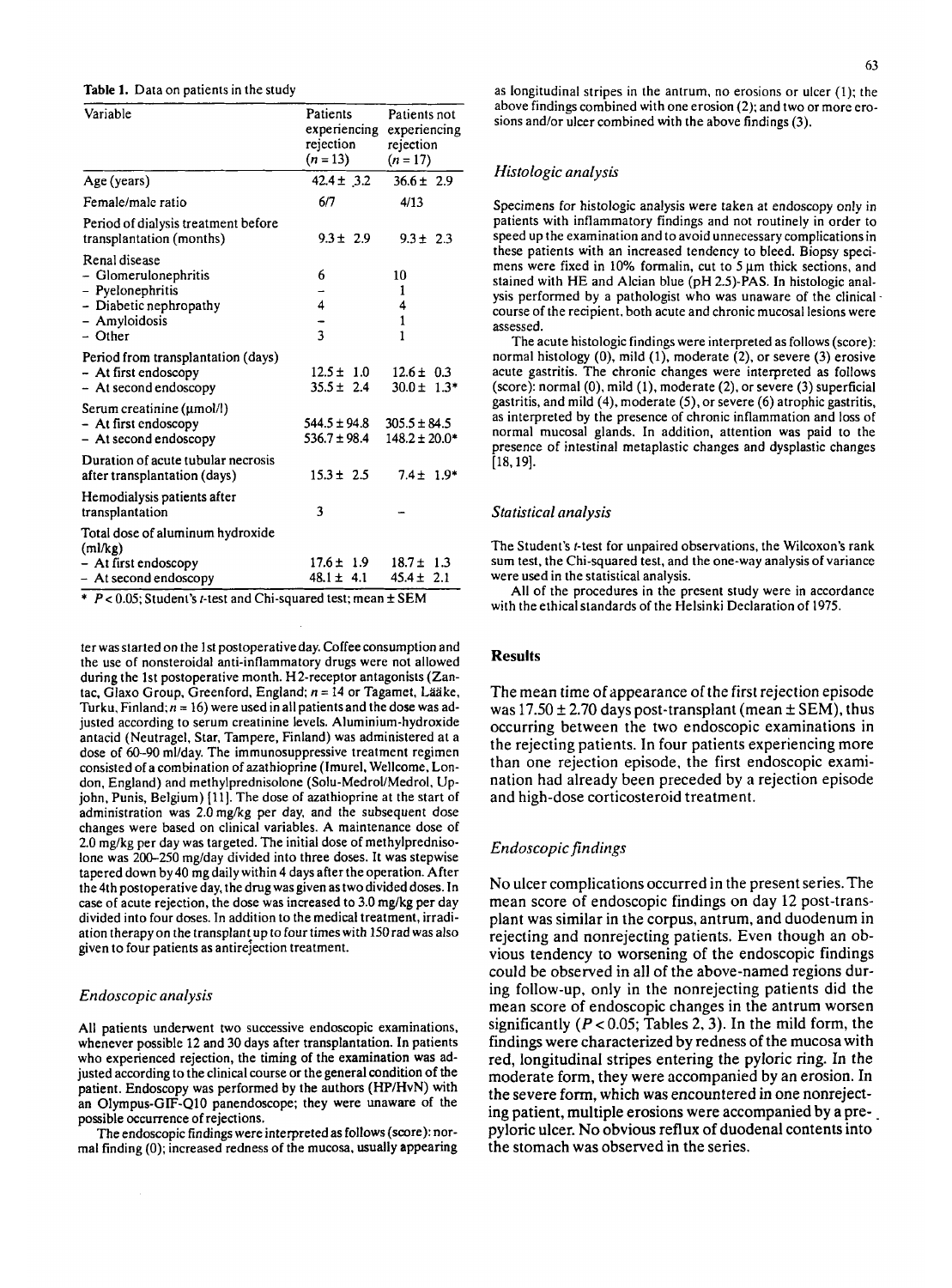**Table 2.** Endoscopic findings of the gastroduodenal mucosa in patients experiencing and not experiencing rejection episodes **on**  days 12 and 30 post-transplant after renal transplantation

| Variable                                                             | Patients experi-<br>encing rejection<br>$(n=13)$ |               | Patients not expe-<br>riencing rejection<br>$(n=17)$ |    |
|----------------------------------------------------------------------|--------------------------------------------------|---------------|------------------------------------------------------|----|
|                                                                      |                                                  | Day 12 Day 30 | Day 12 Day 30                                        |    |
| Stomach<br>Body                                                      |                                                  |               |                                                      |    |
| - Normal                                                             | 12                                               | 9             | 15                                                   | 11 |
| $-$ Mild inflammation                                                |                                                  | 4             | 2                                                    | 4  |
| - Moderate inflammation                                              | 1                                                |               |                                                      | 2  |
| Antrum                                                               |                                                  |               |                                                      |    |
| - Normal                                                             |                                                  | 5             | 11                                                   | 4* |
| – Mild inflammation                                                  | 5                                                | 4             | 6                                                    | 9  |
| - Moderate inflammation                                              |                                                  | 4             |                                                      | 3  |
| - Severe inflammation                                                |                                                  |               |                                                      |    |
| Duodenum                                                             |                                                  |               |                                                      |    |
| - Normal                                                             | 10                                               | 9             | 14                                                   | 13 |
| – Mild inflammation                                                  | 3                                                | 3             | 2                                                    | 4  |
| - Moderate inflammation<br>$\sim$ $\sim$ $\sim$ $\sim$ $\sim$ $\sim$ |                                                  |               |                                                      |    |

\* *Pc 0.05:* Chi-squared test

**Table 3.** Mean score of endoscopic findings of the gastroduodenal mucosa in rejecting and nonrejecting patients on days 12 and 30 post-transplant

| Variable         | Day 12                                   |                                    | Day 30                                   |                                     |
|------------------|------------------------------------------|------------------------------------|------------------------------------------|-------------------------------------|
|                  | Rejecting<br>$(n=13)$                    | Nonrejecting<br>$(n = 17)$         | Rejecting<br>$(n=13)$                    | Nonrejecting<br>$(n=17)$            |
| Corpus<br>Antrum | $0.15 \pm 0.15$ NS<br>$0.53 \pm 0.18$ NS | $0.12 \pm 0.10$<br>$0.35 \pm 0.12$ | $0.31 \pm 0.13$ NS<br>$0.92 \pm 0.24$ NS | $0.47 \pm 0.18$<br>$1.05 \pm 0.20*$ |

 $*$   $P < 0.05$  between day 12 and day 30 in nonrejectors; one-way analysis of variance and Wilcoxon's rank sum test; mean  $\pm$  SEM

**Table 4.** Mean score of acute histologic changes of gastric mucosa in rejecting and nonrejecting patients on days 12 and 30 post-transplant

| Variable         | Day 12                             |                                    | $\mathrm{Dav}$ 30                  |                                    |
|------------------|------------------------------------|------------------------------------|------------------------------------|------------------------------------|
|                  | Rejecting<br>$(n = 2)$             | Nonrejecting Rejecting<br>$(n=6)$  | $(n=4)$                            | Nonrejecting<br>$(n=7)$            |
| Corpus<br>Antrum | $1.00 \pm 0.00$<br>$2.50 \pm 0.36$ | $0.33 \pm 0.21$<br>$0.50 \pm 0.32$ | $0.00 \pm 0.00$<br>$0.60 \pm 0.50$ | $0.42 \pm 0.20$<br>$0.71 \pm 0.46$ |

NS for all; one-way analysis of variance and Wilcoxon's rank sum test; mean  $\pm$  SEM

# *Histologic findings*

The mean score of chronic gastritis in the corpus area was  $0.45 \pm 0.14$  in nonrejecting and  $0.17 \pm 0.16$  in rejecting patients **(NS).** There was a significant positive correlation between the endoscopic findings and the acute histologic changes of the gastric mucosa  $(P < 0.001)$ . The mean score of acute histologic changes was also similar in rejecting and nonrejecting patients, both in the antrum and in the corpus at the start of the study (NS; Table 4). During follow-up, no significant change occurred in the acute histologic alterations of gastric mucosa in rejecting or nonrejecting patients. Dysplastic changes were encountered in one nonrejecting patient with a prepyloric ulcer.

# *Imrmnosuppressive medication*

The mean total amount of methylprednisolone received by patients who did not experience rejection episodes was 2414.10 **f** 132.60 mg during the study period of 30 days. The respective amount in patients who did experience rejection was  $3602.70 \pm 268.20$  mg ( $P < 0.001$ ). The mean total amount of azathioprine was  $71.00 \pm 4.80$  mg/kg in rejecting patients and  $60.00 \pm 2.60$  mg/kg in nonrejecting patients (NS).

# **Discussion**

Opinions regarding the effect of corticosteroid therapy on the gastroduodenal mucosa are conflicting, and the ulcerogenic character of corticosteroids has not been unequivocally clinically documented [5-7, 15]. Corticosteroids are known to affect gastric mucosa by inhibiting the biosynthesis of prostaglandins, thereby inhibiting the gastric alkaline response and thus predisposing the epithelium to acid-peptic lesions [3,8]. These drugs are also known to exacerbate subclinical intestinal infections, which may lead to perforative lesions in animals and in humans on corticosteroid medication [3]. On the other hand, in experimental studies, it has been shown that parenteral hydrocortisone does not cause any grossly harmful effect or microscopic injury to fundic mucosa in the hamster; the overall effect of this drug is the depression of epithelial renewal [14]. **A** favorable effect of corticosteroids on experimental gastrointestinal lesions induced by an intravenous platelet-activating factor has been documented by Wallace and Whittle [22]. They have shown in rats that corticosteroid pretreatment significantly reduces the severity of experimental gastrointestinal lesions in endotoxin shock. If an experimental gastric mucosal lesion is induced by histamine, corticosteroids are known to reduce the increased capillary permeability, thereby also reducing the severity of mucosal lesions [21]. Corticosteroids thus have both favorable and unfavorable effects on the upper gastrointestinal mucosa. The unfavorable effects are known to be mainly dependent upon the duration and dosage of corticosteroid therapy. The mode of administration, whether oral or parenteral, seems to be less important in this regard [20]. In renal transplant recipients, the deleterious effect of corticosteroids on epithelial renewal may be pronounced, due to the accompanying immunosuppressive therapy.

The aim of the present study was to evaluate the acute gastric mucosal changes during the immediate postoperative phase after renal transplantation. The background for the study was our previous report of gastroduodenal mucosal lesions in uremic and renal transplant recipients [ 171. We observed that during long-term follow-up, gastroduodenal findings in uremic and renal transplant recipients are both endoscopically and histologically quite similar and comparable even to nonuremic controls. Thus, the increased incidence of upper gastrointestinal lesions reported among transplant recipients [l] is probably confined and detectable only during the acute postoperative phase and may be related to corticosteroid treatment.